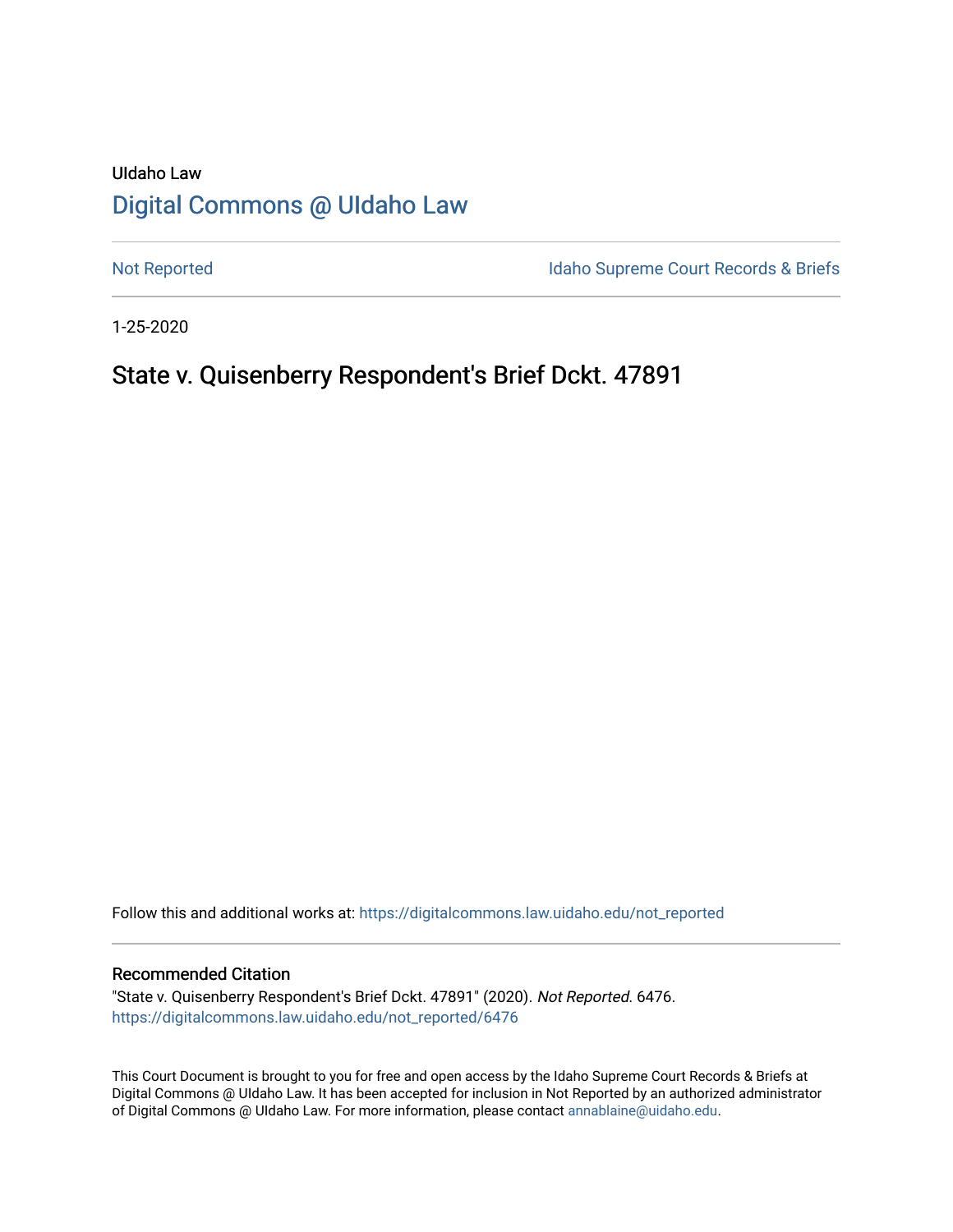Electronically Filed 1/25/2021 4:29 PM Idaho Supreme Court Melanie Gagnepain, Clerk of the Court By: Brad Thies, Deputy Clerk

LAWRENCE G. WASDEN Attorney General State of Idaho

COLLEEN D. ZAHN Deputy Attorney General Chief, Criminal Law Division

KENNETH K. JORGENSEN Deputy Attorney General P.O. Box 83720 Boise, Idaho 83720-0010 (208) 334-4534 Email: ecf@ag.idaho.gov

## IN THE SUPREME COURT OF THE STATE OF IDAHO

| STATE OF IDAHO,          |  |
|--------------------------|--|
| Plaintiff-Respondent,    |  |
|                          |  |
| V.                       |  |
|                          |  |
| ROGER WAYNE QUISENBERRY, |  |
| Defendant-Appellant.     |  |
|                          |  |

NO. 47891-2020

Ada County Case No. CR-FE-2014-9251

RESPONDENT'S BRIEF

 Has Roger Wayne Quisenberry failed to show that the district court abused its discretion by revoking his probation?

## ARGUMENT

## Quisenberry Has Failed To Show That The District Court Abused Its Discretion

A. Introduction

In 2014, the district court issued a protection order on Roger Wayne Quisenberry for Patricia Boyd. (PSI, p. 4 (citations to electronic file named "Quisenberry 47891 psi.pdf").) Quisenberry violated the order four times and was arrested. (PSI, p. 4.) Once Quisenberry bonded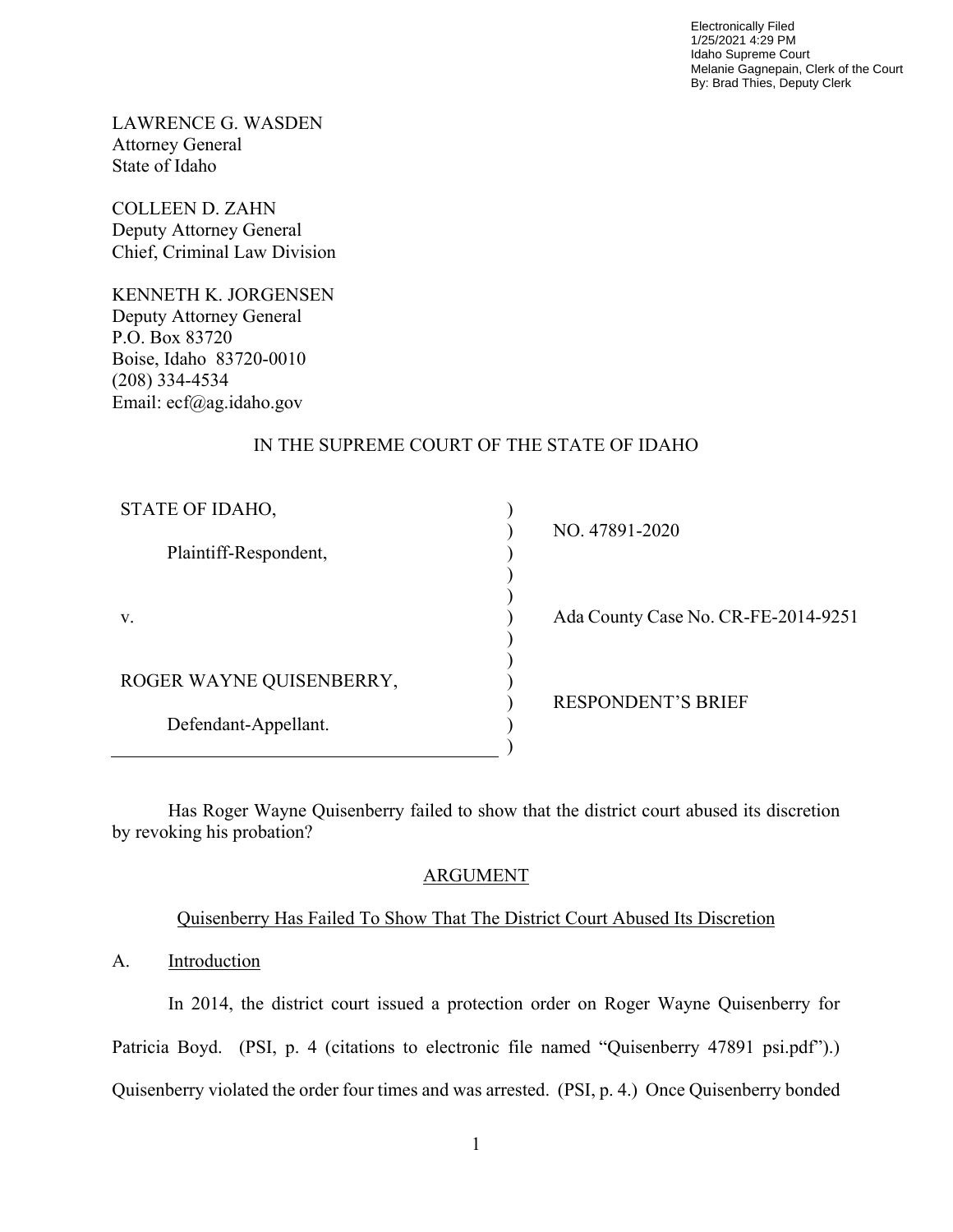out of jail he began contacting Patricia through Facebook Messenger. (PSI, p. 4.) Quisenberry requested that Patricia meet with him, and asked her for images of her breasts. (PSI, p. 4.) Patricia ignored his messages, but Quisenberry continued to message her saying he canceled his friend request because Patricia did not accept them and he did not want to pursue her, and that he loved her. (PSI, p. 4.) Patricia's mother and brother witnessed Quisenberry driving by Patricia's residence on two occasions. (PSI, p. 4.) Authorities arrested Quisenberry during a traffic stop, and located handcuffs in the center console of his vehicle. (PSI, p. 4.)

The state charged Quisenberry with one count of felony stalking, later amended to one count of felony using a telephone to annoy, terrify, and/or harass, and one count of misdemeanor using a telephone to annoy, terrify, and/or harass. (R., pp. 41-42, 53-54.) Quisenberry pleaded guilty to both counts, and the district court sentenced him to five years, with two years determinate for felony using a telephone to annoy, terrify, an/or harass, sixty days in jail for misdemeanor using a telephone to annoy, terrify, and/or harass, and retained jurisdiction. (R., pp. 55-61, 68-69.) Following the period of retained jurisdiction, the district court placed Quisenberry on probation for five years.  $(R., pp. 76-80.)$ 

Quisenberry admitted to violating his probation by failing to report to his supervising officer, failing to obtain permission to change his residence, absconding from supervision, and possessing a pipe containing methamphetamine residue. (R., pp. 113-64, 173-75; PSI, p. 240.) The district court revoked Quisenberry's probation and executed the underlying sentence of five years, with two years determinate and credit for 337 days served. (R., pp. 178-180.) Quisenberry then filed a timely appeal. (R., pp. 182-183.)

On appeal, Quisenberry argues that "the district court abused its discretion by revoking his probation." (Appellant's brief, p. 1.) Quisenberry has failed to show that the district court abused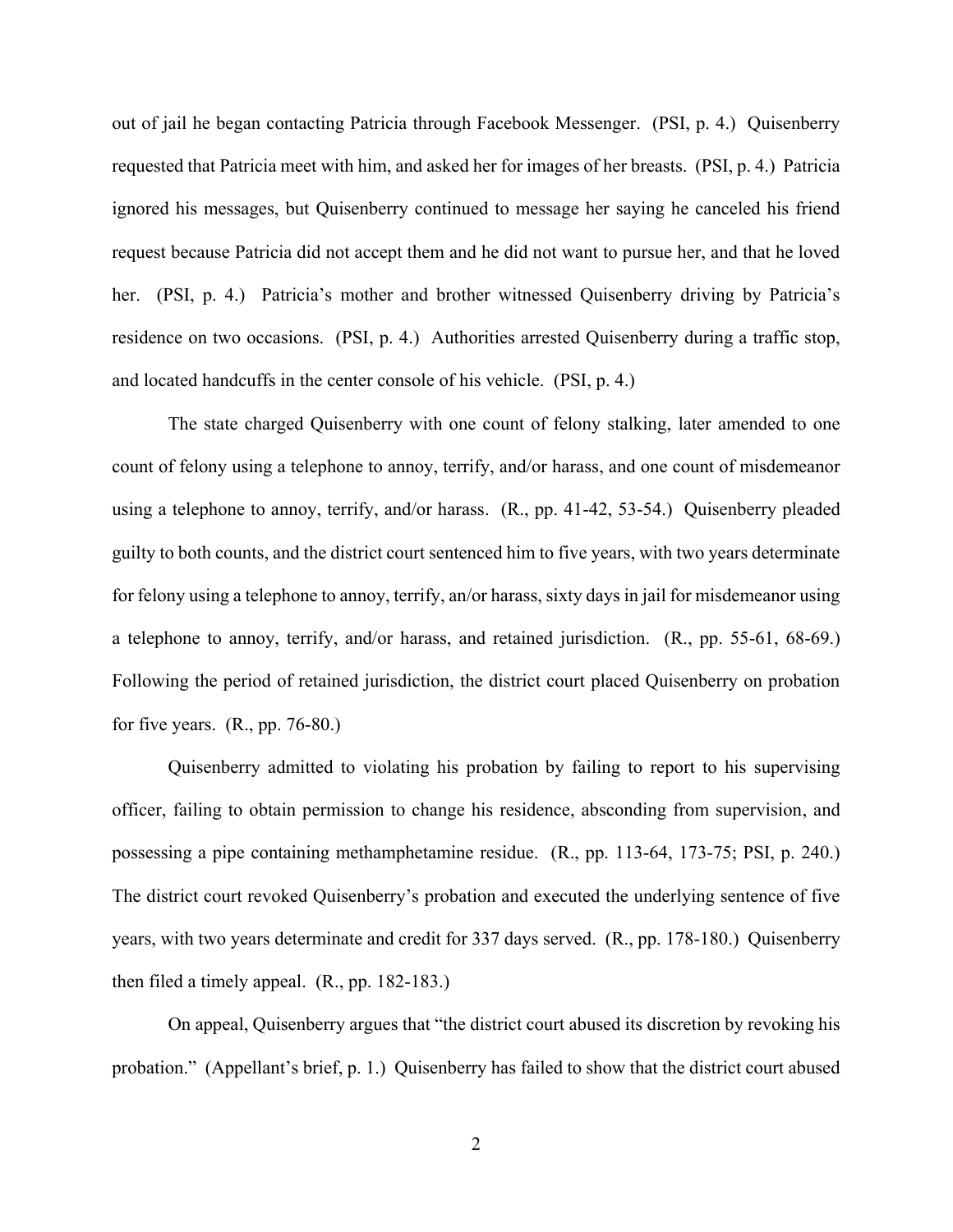its discretion by revoking his probation and executing the underlying sentence of five years, with two years determinate for felony using a telephone to annoy, terrify, and/or harass.

#### B. Standard Of Review

 "'[T]he decision whether to revoke a defendant's probation for a violation is within the discretion of the district court.'" State v. Garner, 161 Idaho 708, 710, 390 P.3d 434, 436 (2017) (quoting State v. Knutsen, 138 Idaho 918, 923, 71 P.3d 1065, 1070 (Ct. App. 2003)). In determining whether to revoke probation, a court must examine whether the probation is achieving the goal of rehabilitation and is consistent with the protection of society. State v. Cornelison, 154 Idaho 793, 797, 302 P.3d 1066, 1070 (Ct. App. 2013) (citations omitted). A decision to revoke probation will be disturbed on appeal only upon a showing that the trial court abused its discretion. Id. at 798, 302 P.3d at 1071 (citing State v. Beckett, 122 Idaho 324, 326, 834 P.2d 326, 328 (Ct. App. 1992)).

#### C. Quisenberry Has Shown No Abuse Of The District Court's Discretion

The record shows the district court perceived its discretion, employed the correct legal standards to the issue before it, and acted reasonably and within the scope of its discretion.

At the disposition hearing, the district court acknowledged that Quisenberry is " years old," that Quisenberry is "a high school graduate of Boise High School," and that he "has skills, ability to make a paid living."  $(03/09/2020 \text{ Tr.}, p. 30, L. 24 - p. 31, L. 2.)$  The district court stated that Quisenberry "had the benefit of a Rider back in 2015. He has now these pending charges of possession of controlled substance, methamphetamine, paraphernalia." (03/09/2020 Tr., p. 31, Ls. 4-7.) The district court noted the presentence investigation, stating that Quisenberry "acknowledged that he was not following the conditions of his probation but was trying to help a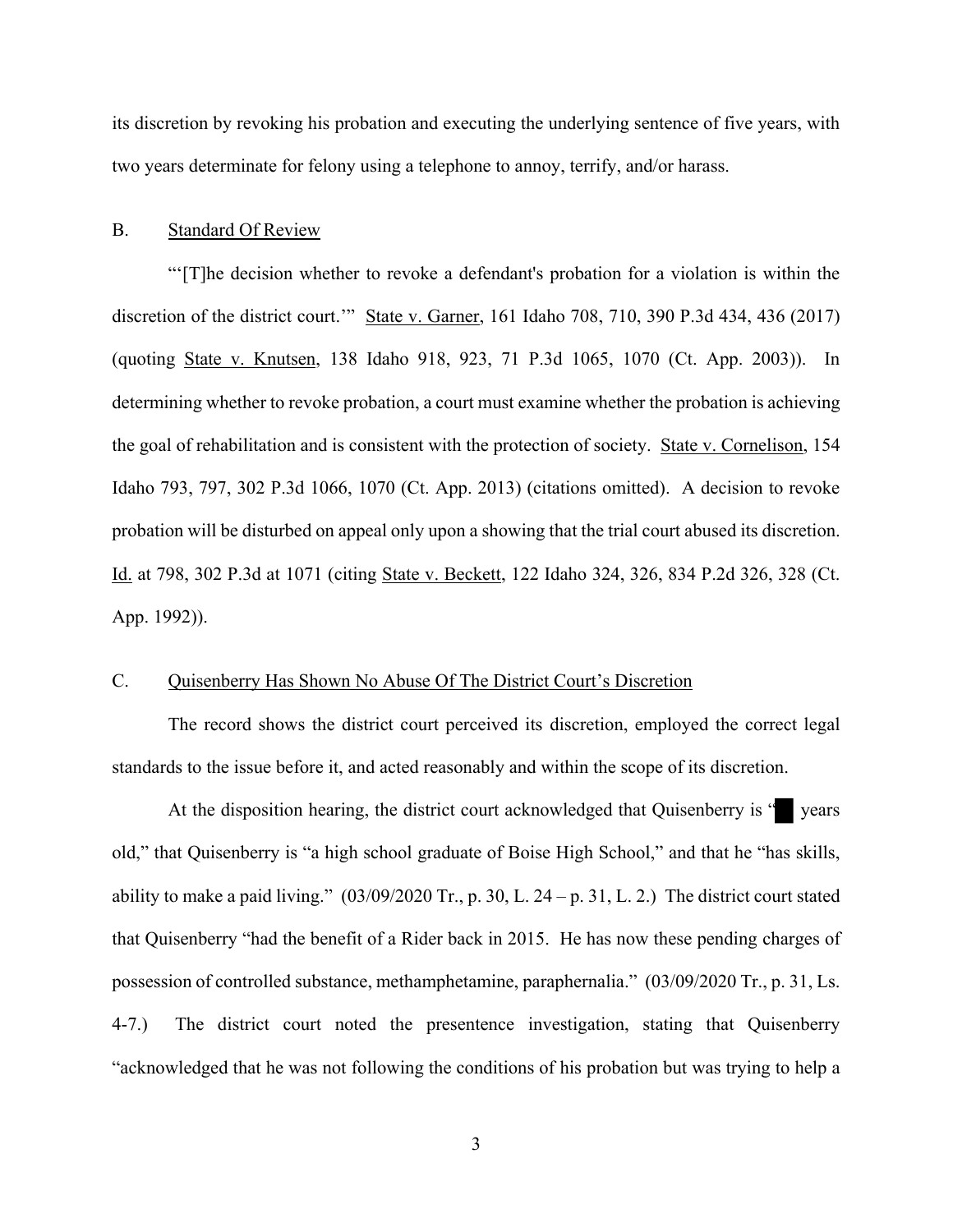friend, which he did not believe was a mistake," and that Quisenberry "doubled down on that decision – almost defiant decision, that it was more important to help a friend than avoid a new felony crime, which shows a … major gross thinking error." (03/09/2020 Tr., p. 31, Ls. 14-23.) The district court acknowledged that Quisenberry received a disciplinary report in January of 2020 and stated that "[t]his is not Mr. Quisenberry's first time in jail or first time in prison. So for him not to understand, quote, 'little,' close quote, rules like you may not communicate with a romantic interest if that person is another inmate, and he chose deliberately to communicate anyway." (03/09/2020 Tr., p. 32, Ls. 9-14.) The district court stated that "it shows an attitude, persistent attitude that is a thinking error that shows fundamental values have escaped Mr. Quisenberry, if he had them some point prior."  $(03/09/2020 \text{ Tr.}, p. 32, Ls. 19-22)$  The district court stated that Quisenberry "has simply been unwilling, at least recently or during the last phase of this five-year probation, to submit to supervision. If he won't … have contact, if he won't submit to supervision … there's very little chance [he] can be successful on probation." (03/09/2020 Tr., p. 33, Ls. 9- 15.) The district court determined that Quisenberry "appears to have, at this point, a well below average rehabilitation potential," but that "he may be specifically deterred over time by being sent to the penitentiary." (03/09/2020 Tr., p. 33, L. 23 – p. 34, L. 1.)

Quisenberry contends that the mitigating factors—PSI recommendation, minimal infractions while in jail, that he only possessed residue and not a usable amount of methamphetamine, acceptance of responsibility, commitment to succeeding on probation, his character, family support and need to support his children, lack of prior felony convictions, employment history and amenability to treatment—show an abuse of discretion. (Appellant's brief, pp. 5-9.) Quisenberry's argument fails to show an abuse of discretion.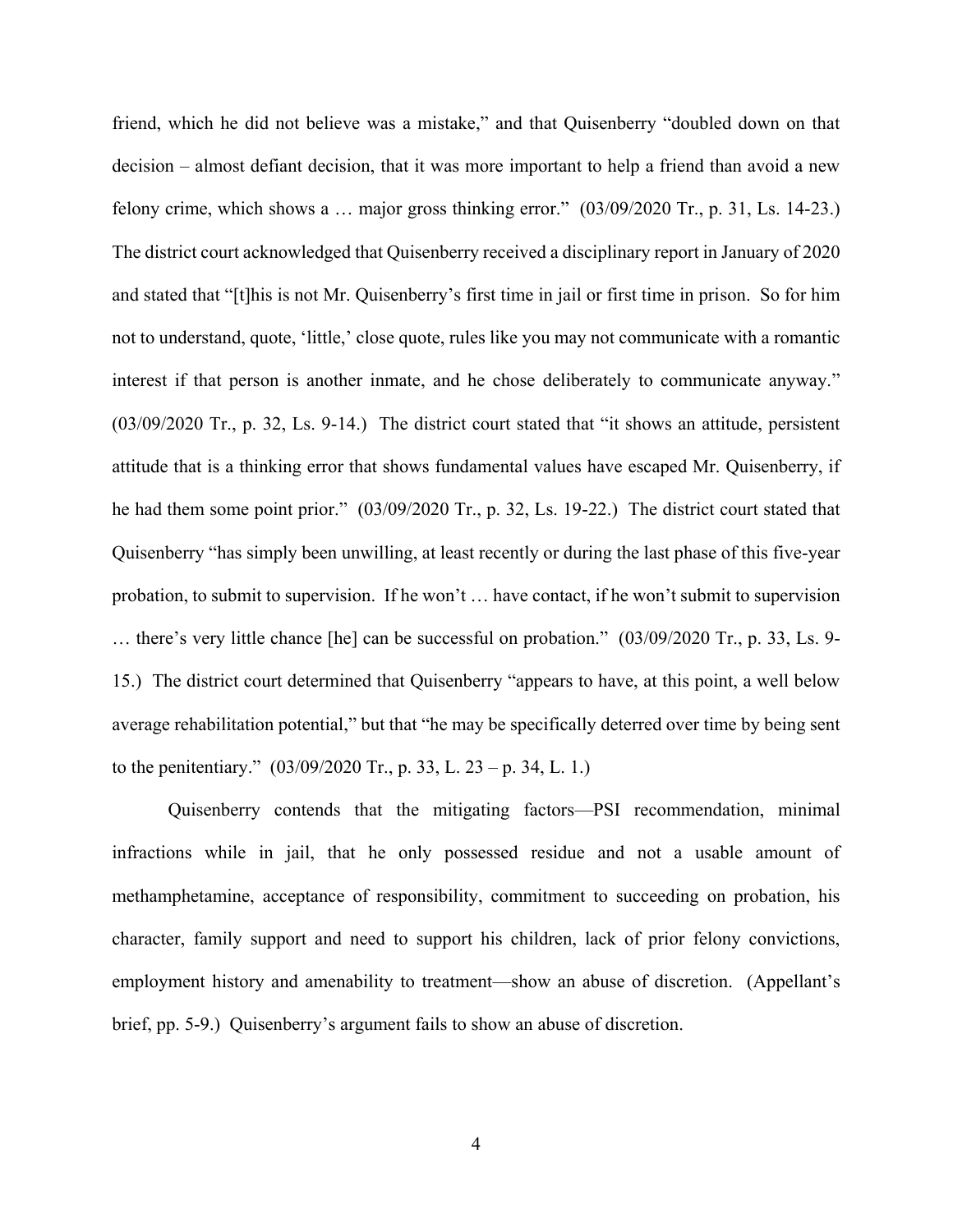Quisenberry's extensive criminal history consists of two felony charges, and numerous opportunities of probation. (PSI, pp. 240-243.) He completely absconded from probation. When he failed to keep appointments with his probation officer, the officer attempted to locate him only to learn that he had moved without permission months before. His failure to comply with the terms of his probation and the serious new charge for possession of a controlled substance shows that Quisenberry is not amenable to community supervision.

Quisenberry's criminal history shows that probation is not a sufficient deterrent to Quisenberry, and the district court's decision to execute the underlying sentence is merited. In this case alone, Quisenberry has undergone a period of retained jurisdiction and four years of probation, and still failed to comply with the stipulations of his community supervision, showing a lack of regard for the law and the district court's orders. The instant offense in this case shows that Quisenberry's criminal behavior is a risk to society, and his unwillingness to comply with probation shows that his criminal behavior is not deterred by community supervision. Revocation of probation and execution of the underlying sentence of five years, with two years determinate and credit for 337 days served is reasonable and justified. Quisenberry has failed to show that the district court abused its discretion by revoking his probation and executing the underlying sentence in this case.